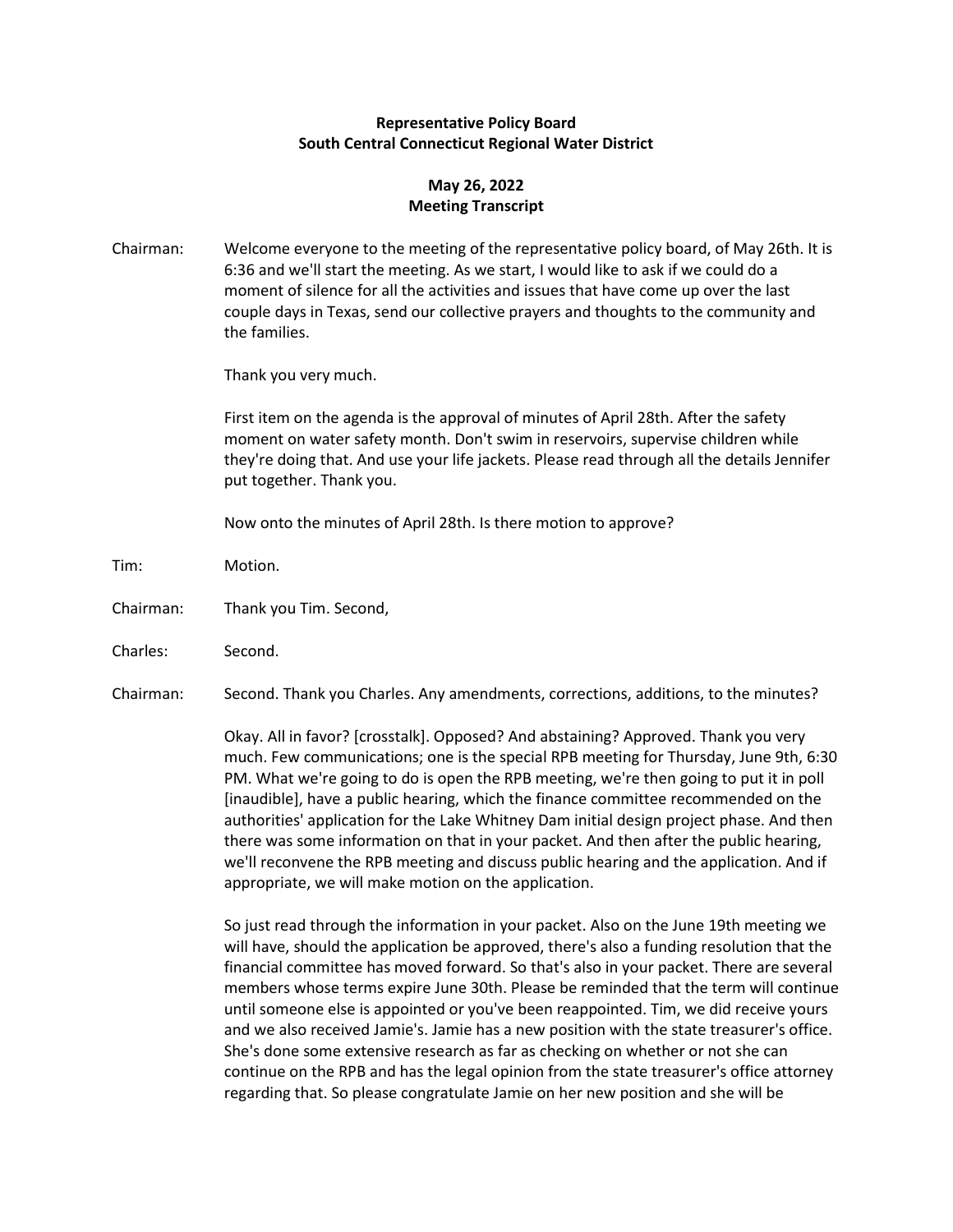continuing on the RPB. She just got reappointed. I believe letters went out to everyone else whose terms are expiring and to your first selectman or mayors, requesting that they reappoint you. So be on the lookout for that. I think that's all the communications that we have currently. We do have an item for consideration and action, a resolution on the authorities' proposed fiscal year of 2023 budget. And Tim, if I could ask you to,

Tim: Thank you, Mr. Chairman.

Yeah. Be happy to put the motion on the table. This would be a proposed motion dated May 26th, 2022. Whereas the regional water authority requested the representative policy board to review the author's FY 2023 proposed capital and operating budgets. And whereas the RPB held workshops on April 18th, 2022 and April 20th, 2022, at which time, management and the authority presented the proposed budgets and responded to questions in a professional, concise and articulate way. And whereas the RPB has the duty to review the budgets and to comment, but has no other statutory obligation or authority, now therefore be resolved of the RPB wishes to express its appreciation to management and to the authority, the professionalism of their presentation and express its overall support of the FY 2023 proposed budgets, and further resolve that the RPB also agrees with the recommendations contained in the OCA's budget review letter dated April 27th, 2022, and support the budgets and further resolve that the RPB consensus regarding the proposed budgets is that they are reasonable and supported and further resolve that the RPB believes that the RPB's questions were adequately addressed and the members were satisfied. The management's responses. Here ends the motion [crosstalk]

- Chairman: Thank you, Charles, for seconding the motion. Any discussion?
- Jay: Second, Mr. Chairman.
- Chairman: Thank you Jay. Any discussion, comments, Mr. Donofrio anything else you wish to add to your memo?

Jeff: No, thank you.

- Chairman: Okay. Thank you very much. Hearing no comments after everyone's been through the budget. All those in favor, sign by saying aye.
- Group: Aye.
- Chairman: Anyone opposed? Anyone abstaining? Okay, the ayes have it. Thank you very much management and the Authority for the budget. Thank you for your support.
- David: Yes. Thank you for your support. Absolutely.
- Chairman: We now go to reports and the first one is the Finance committee.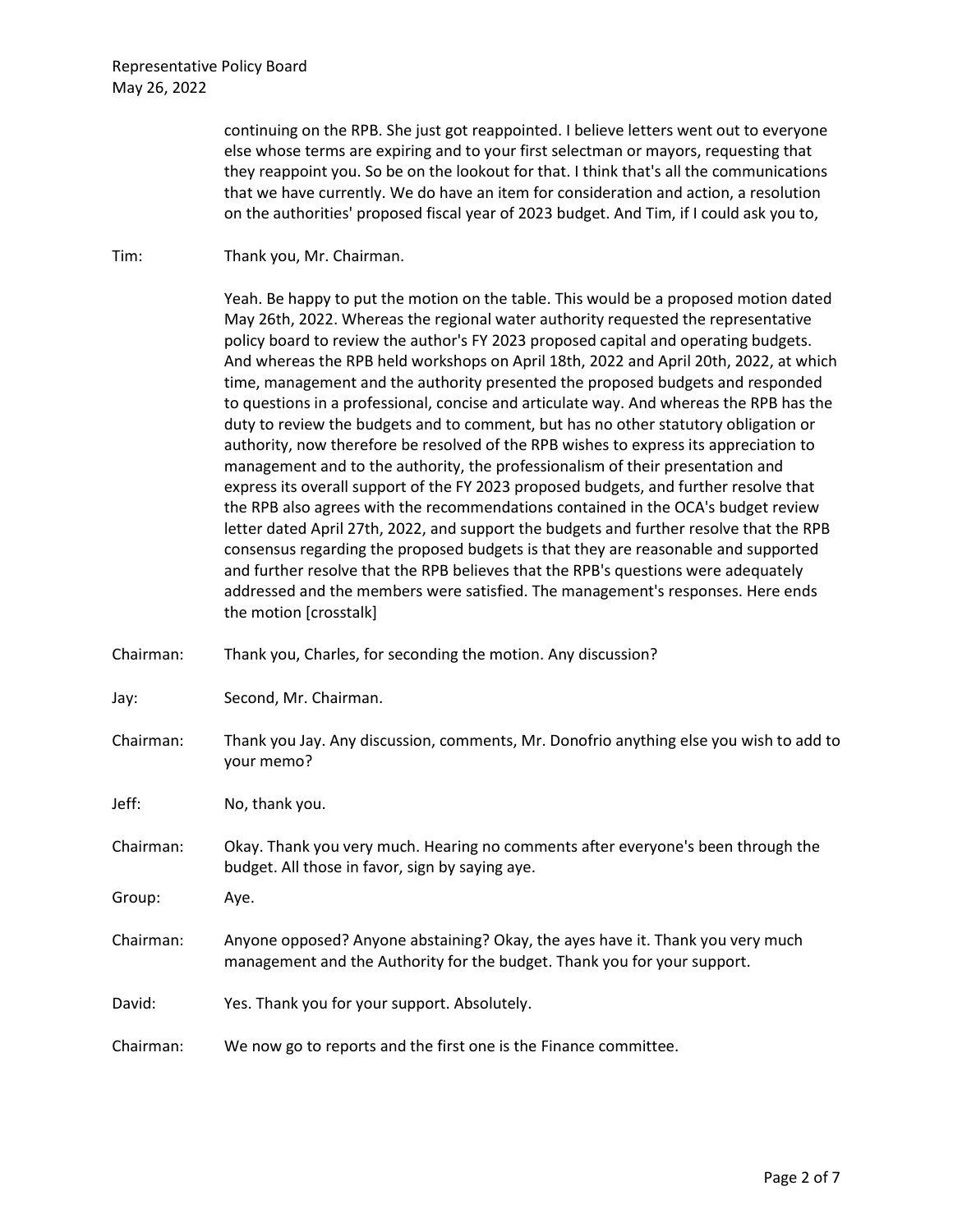| Ti,: | Thank you Mr. Chairman. Finance met on Wednesday, May 18th at five o'clock. Our          |
|------|------------------------------------------------------------------------------------------|
|      | principal responsibility that evening was really to go over two resolutions, which have  |
|      | been distributed with tonight's packet. Basically, it was the committee to move the Lake |
|      | Whitney Dam Initial Design Project motion. They passed along by us for approval and      |
|      | then to set the public hearing date and for this important project. And that was         |
|      | essentially what we did in that meeting as there's any further resolution or discussion  |
|      | on it. And we're obviously dealing with the Lake Whitney Dam Initial Design Application. |
|      | So that would be my report. Our next meeting is slated for, I'll have to remind myself,  |
|      | but it will be, it doesn't say here. I guess I left that out. So it's next month.        |

|           | but it will be, it doesn't say here. I guess I left that out. So it's next month.                                                                                                                                                                                                                                                                                                                                                                                                                                                                                   |
|-----------|---------------------------------------------------------------------------------------------------------------------------------------------------------------------------------------------------------------------------------------------------------------------------------------------------------------------------------------------------------------------------------------------------------------------------------------------------------------------------------------------------------------------------------------------------------------------|
| Chairman: | It'll be in June.                                                                                                                                                                                                                                                                                                                                                                                                                                                                                                                                                   |
| Tim:      | It'll be in June.                                                                                                                                                                                                                                                                                                                                                                                                                                                                                                                                                   |
| Chairman: | Second Monday.                                                                                                                                                                                                                                                                                                                                                                                                                                                                                                                                                      |
| Tim:      | Second Monday. I'll be there.                                                                                                                                                                                                                                                                                                                                                                                                                                                                                                                                       |
| Chairman: | Questions for the Finance committee.                                                                                                                                                                                                                                                                                                                                                                                                                                                                                                                                |
| Tim:      | Keep them brief.                                                                                                                                                                                                                                                                                                                                                                                                                                                                                                                                                    |
| Chairman: | Okay. Thank you very much.                                                                                                                                                                                                                                                                                                                                                                                                                                                                                                                                          |
| Tim:      | Thank you.                                                                                                                                                                                                                                                                                                                                                                                                                                                                                                                                                          |
| Chairman: | Land Use committee, instigating as he has on many occasions, Bob Harvey.                                                                                                                                                                                                                                                                                                                                                                                                                                                                                            |
| Bob:      | Thank you, Mario. We had our meeting on May 11th and it was held at the Waite Street<br>Gardens. We had a special presentation from Mr. Ron Walters, who is a Senior<br>Environmental Analyst for the water company. And what they did was tell us a little<br>about the backgrounds of the pollinator gardens, where they have collaborated with<br>other entities to start them. And you also expressed to us that it was a three year plan,<br>getting them all going, but it was very informative. And if anyone has any questions, I'll<br>try to answer them. |
| Chairman: | Questions. Were you able to get everyone safely in and out of the pollinator garden?                                                                                                                                                                                                                                                                                                                                                                                                                                                                                |
| Bob:      | Yes, we were.                                                                                                                                                                                                                                                                                                                                                                                                                                                                                                                                                       |
| Chairman: | Okay.                                                                                                                                                                                                                                                                                                                                                                                                                                                                                                                                                               |
| Greg:     | I actually have a question, Bob, on pollinator gardens.                                                                                                                                                                                                                                                                                                                                                                                                                                                                                                             |
| Bob:      | Yes.                                                                                                                                                                                                                                                                                                                                                                                                                                                                                                                                                                |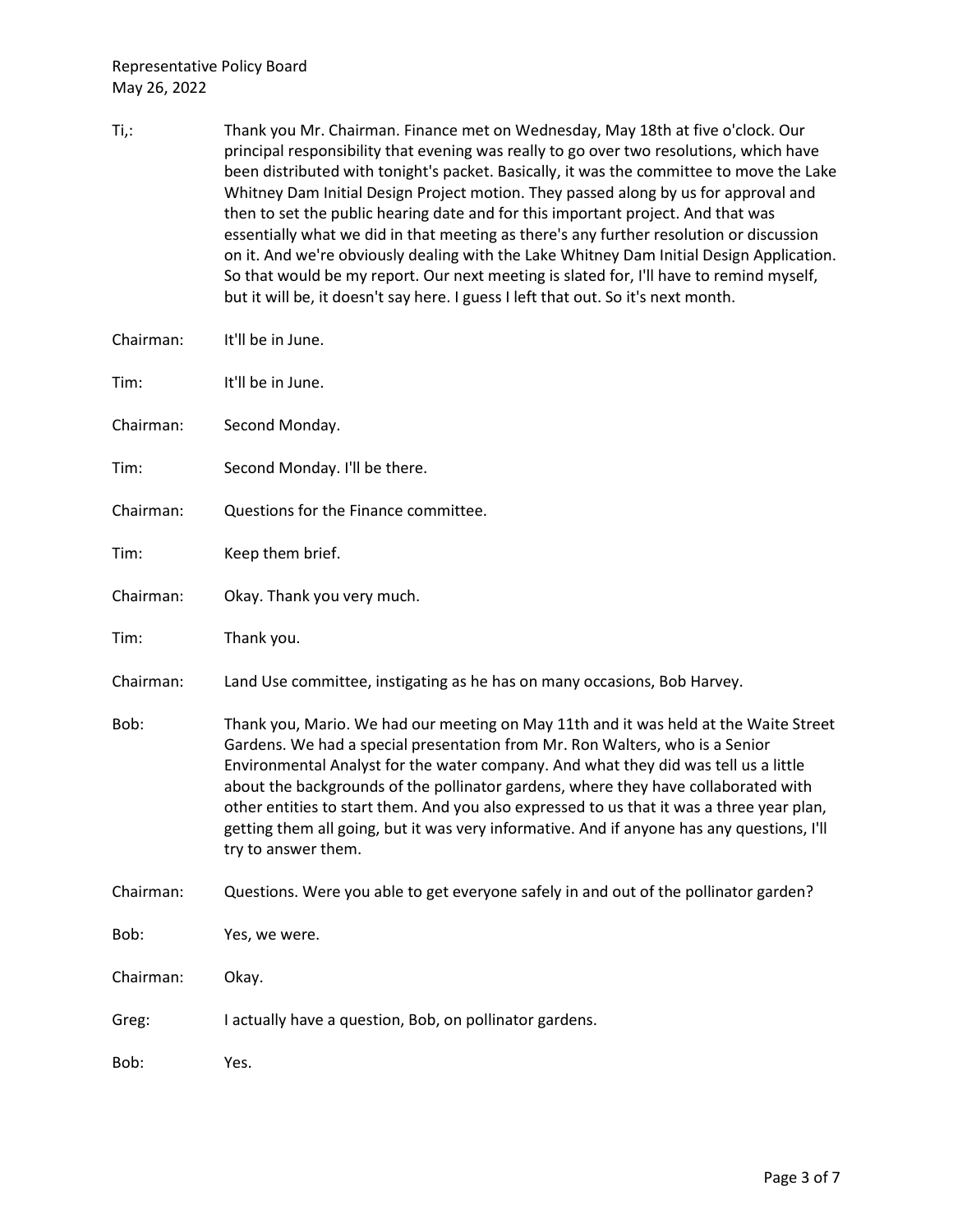Representative Policy Board May 26, 2022

- Greg: Because it's sort of an interesting concept in a way, there's always been pollination, we assume, seeing butterflies. Why are these gardens becoming an issue? Is it because of the increased forestation, degradation of sort of like these flora type of, milkweed type of plant? What's going on.
- Bob: There's special plants that are planted so that the fauna can stop at them as they migrate. And some of the plants that they like to stop at are becoming diminished due to invasives.
- Chairman: Thank you Bob.
- Bob: And then help keep the pollinators alive.
- Chairman: Other questions for Bob? Okay. Thank you very much. Appreciate that.
- Bob: Very welcome.
- Chairman: Consumer Affairs committee, Steve.

Stephen: Yeah. Thanks Mario. Consumer Affairs met on the 16th of May and Tom Barger, who is Manager of Water Quality, was at our meeting to provide an update on the proposed lead and copper rule. This rule is a complex issue with major issues where RWA, because it involves many areas of the RWA over several years. It's even more difficult because the final rule has not been set. And also the funding for this, what will be available is also not completely known. As a reminder, this issue involves all service connections, which has to be evaluated for type and that info to come from RWA records, town records and physical inspection. RWA has to also provide private management as other tasks that are identified may be required. So he talked about work, that it includes inventory mapping, conversion of paper electronic [inaudible] control treatment procedures, because depend on what the connections are proposed. Field investigations, communications plan, very complex communication with the towns, customers, schools, daycare facilities, and also back and forth with federal and state agencies. Scheduling on this is also complex because of a project [inaudible] and again, financing the project, and that's as far as in terms of what those sources may be. We don't know what the resources are, so all of those areas are involved in it and their resources are going to be [inaudible] number of years.

> So Tom went into detail on what's been done so far and all those areas, what they're currently doing and what future plans are. So very comprehensive report appreciated. Jeff reported that Consumer Affairs has been working on a bunch of new [inaudible]. There will be meetings June, September, and our next meeting is June 27th. So that's what Consumer Affairs has been doing.

Chairman: Thank you, Steve, any questions for Consumer Affairs? Thank you very much. On to the Nominating Committee, Charles.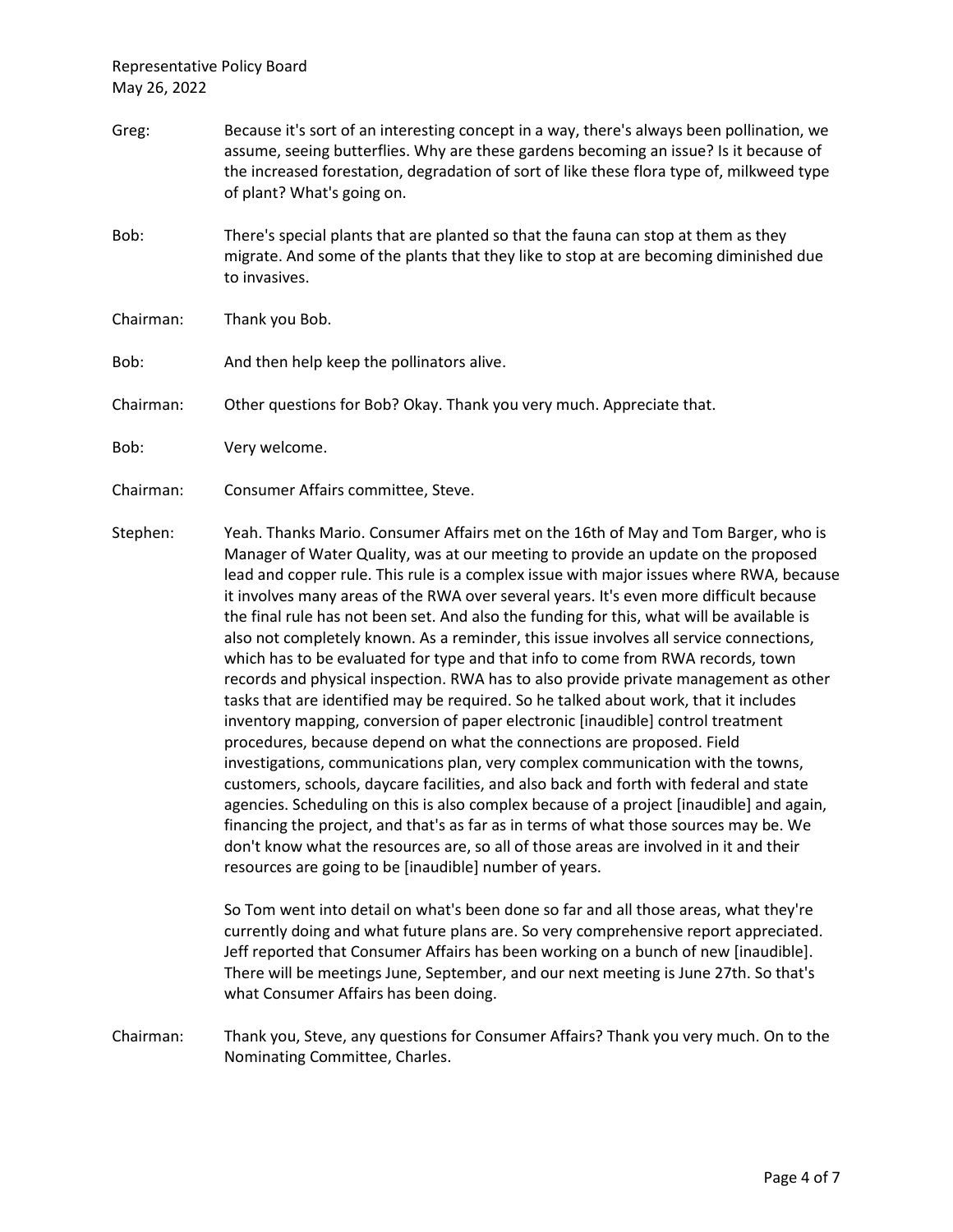Representative Policy Board May 26, 2022

- Charles: Nominating committee has been put in place now. And we will make the report which is required. We had one person express some interest.
- Chairman: Questions for Nominating committee? Thank you very much. Left enough time for Authority and management, David and Larry.
- David: Yes. Thank you, Mr. Chairman. Thank you, Mario. We'll be brief. In lieu of the time we met as the Audit-Risk committee. So if we can have Catherine give a brief report.
- Catherine: All right, I'll make it as brief as possible. The Audit-Risk committee met earlier this morning or earlier this afternoon, we viewed a [inaudible] concerning for updating the RWA's risk management plan, the committee also viewed the work plan for fiscal 2023, which includes a plan for the audit. Also an internal audit, and decided to report on specific measurements at the May 2023 meeting. That concludes my report.
- David: All right. Thank you, Catherine. Any questions? All right. We also met as the Environmental Health and Safety committee and Kevin has a report.
- Kevin: Yes, good evening, Mr. Chairman, members of the commission. The first thing person we heard from was Will Henley, Senior Aquatic Resource Specialist regarding the implementation of the new stream flow standard that's put in place of DC 11. The RWA is ahead of schedule with that, doing a great job, making sure that they're compliant with the standards. We also heard from Donna Verdisco and Amanda Schenkle, who uphold health and safety updates and environmental compliance updates. With respect to the health and safety, they are working on the Safety Starts With Me training and updates on the health and safety of RWA [inaudible]. They went over the current fiscal year preventable injury goals and the steps being taken to achieving goals of preventable injury with focus on hazard identification and misreporting. And then with respect to the environmental compliance update, they discussed how they're keeping the company safe through strong risk and compliance controls. We had another extensive conversation about the risk matrix and their plans and opportunities, also challenges, and they presented updates related to significant industrial user permits. Beneficial use determination permits, as well as our ozone monitoring efforts at the Whitney Water Treatment Plant. And that's my update.
- David: Thank you, Kevin. Are there questions for Kevin? All right. Not seeing any. We also met in our rather long and long thorough discussion regarding an application that we voted unanimously to support and sent forward to you folks regarding the comprehensive Customer Information Systems. And you'll be receiving that in the coming days and we recessed our meeting and we will be meeting after your public hearing to finalize our budgets and file them, taking into consideration your comments, we appreciate you for that. And now Larry, you've got the business partner meeting.
- Larry: All right. Thank you. Well, first of all, from a COVID update, since our last report, we've had 11 new cases impacted two departments. And since May of 2022, as of May 2022, we've had a total of 82 confirmed cases since 2020, when the COVID began, which prompted us to send everybody home and have as many people work remotely as they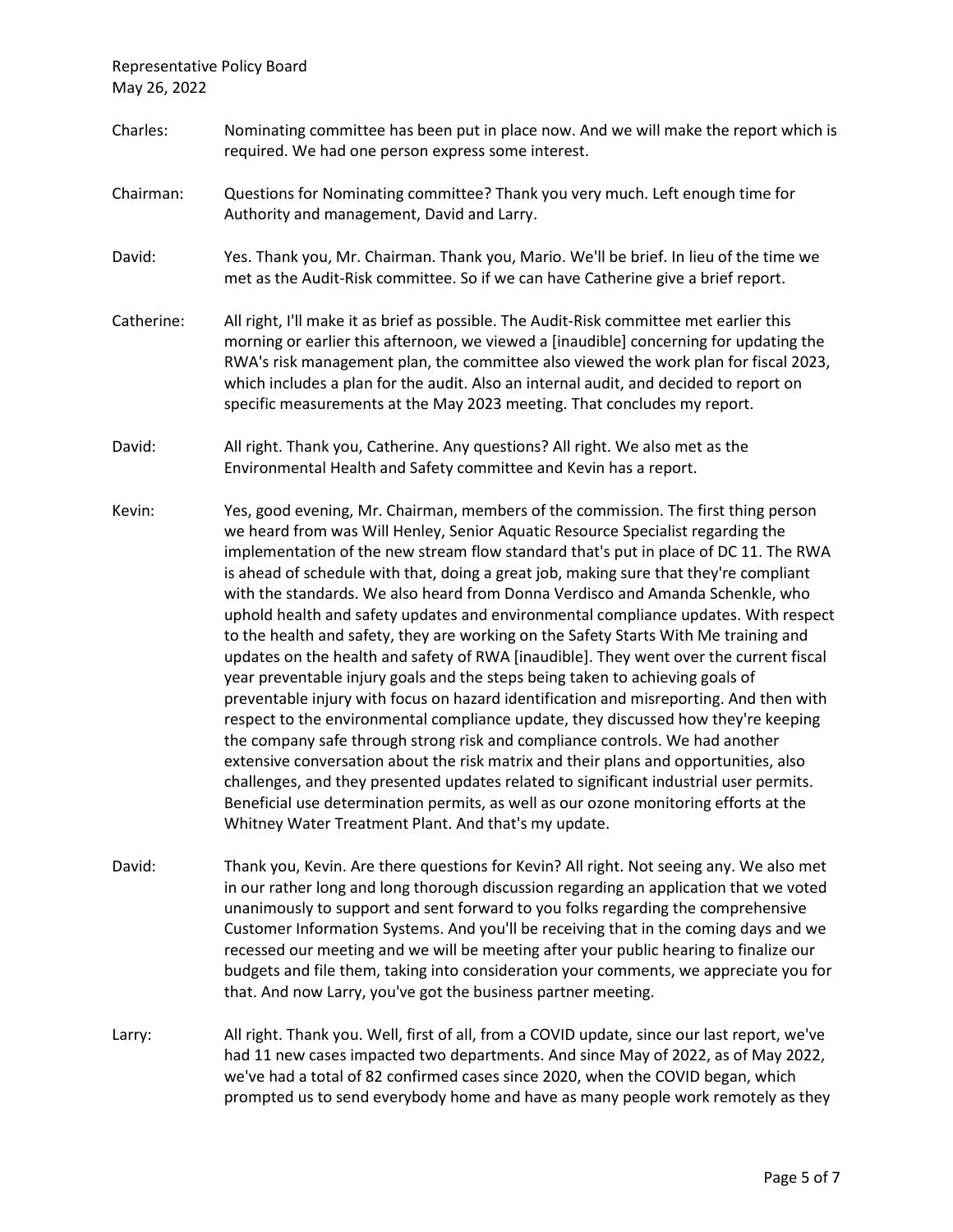can. In terms of the financial report, our up requirement, our operating revenues are over budget by about \$2.3 million operating expenses are under budget by about \$4 million. When we do all the puts and takes, we are projecting a coverage ratio of 129%, which is four percentage points higher than last month. And of course, we've got two weeks left for the fiscal year. So we're keeping fingers crossed that nothing changes on the expense front. Now for all the news that I know you've been waiting for on May 16th, our reservoir levels were at 98% compared to a long term average of 94%.

So we're doing well there. And I also wanted to mention that all the issues with the Derby tank have been settled. We anticipate beginning construction in the first quarter, of our fiscal year, 2023. So because the approved price for that project is over what the RPB approved we'll be bringing it to the finance committee for the June meeting, having a discussion on that. And hopefully the finance committee would be agreeable to recommending that to the RPB. So we'll have that discussion at the June meeting. And I also wanted to say thanks to Steve Mongillo for his participation in the Whitney community meetings, he was actively engaged and answered a lot of the questions from the community members we had about 26 people in two meetings, one virtual one in person. And Steve did a great job answering the questions, I understand. So thanks Steve, for taking time out and for your participation in that meeting.

- Stephen: Thank you. I was glad to be a part of it.
- Larry: Well, thank you. And with that, I think that's the highlight. So I'll answer any questions that you might have.
- Stephen: Was there any concentration of the COVID cases in particular?
- Larry: There were two departments where the 11 cases that happened this last month occurred, and that's really the reason why we sent people home because this is the first time we experienced knowingly where employees have apparently given it to one another, given it to another employee, it's all been to the outside in prior, in prior months.
- Mark: And did the Hamden meetings generally go as positively as we could hope for at this point?
- Larry: Yeah, well the Whitney meeting, there was a lot of questions asked, but it was around things like construction schedule, what's going to be the impact to the environment. What's, what's the impact of the lake. Some questions about, who's going to pay for this, some questions about the look of the dam when the work is done. So they all seemed to be kind of neutral in terms of tone, just looking for information. We'll have another information session, probably sometime this summer.

## Sunny: We reached out to the, guess it's not newspapers anymore, media or whatever. We could go in that direction too, just to stay ahead.